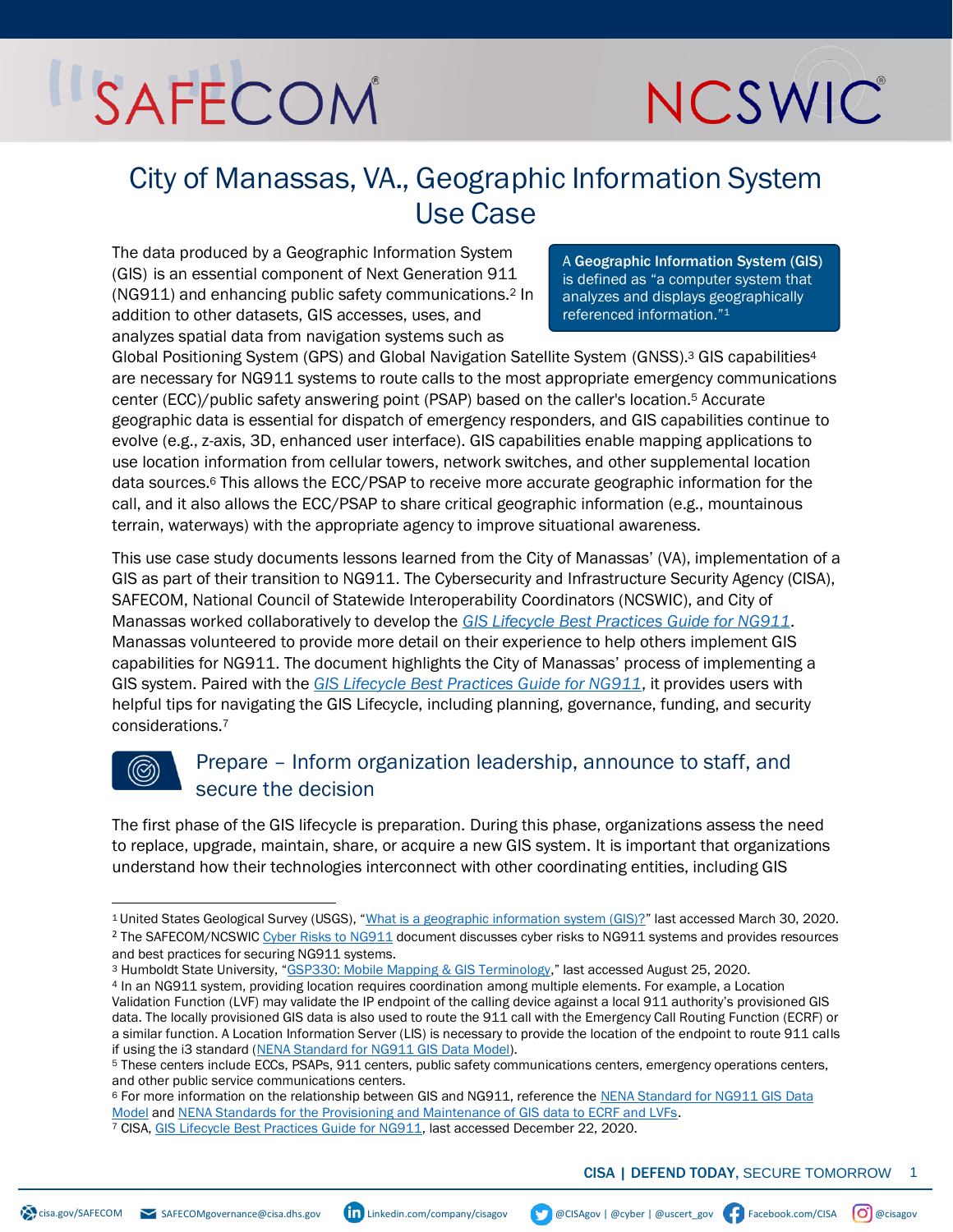NCSWIC

systems. The City of Manassas, took the necessary steps to assess their GIS capabilities to prepare for NG911.

Manassas is an independent city located in Northern Virginia with a population of approximately 41,457.<sup>8</sup> The City of Manassas is geographically surrounded by Prince William County and the City of Manassas Park. The Manassas 911 system is a blend of primary and secondary emergency communications centers (ECCs)/public safety answering points (PSAPs).<sup>9</sup>

#### <u>-@-</u> Helpful Hint: Raise awareness about GIS requirements for NG911

In 2015, Manassas began collaborating with Fairfax, VA., to prepare for the transition to NG911. Fairfax engaged with neighboring jurisdictions to raise awareness about NG911 and share their plans for transitioning to NG911. Prior to 2015, Manassas had a robust GIS system in place; however, the data needed extensive review to be ready for NG911. To prepare for the transition to NG911, the City of Manassas Information Technology (IT) and GIS group engaged with other city senior leadership to raise awareness about the critical role that GIS plays in the transition to NG911. Manassas was able to enhance local understanding of the critical role that GIS plays in NG911 and the importance of updating GIS capabilities to meet requirements for NG911.

#### 剾 Plan – Create a project plan that aligns to all guiding documents

The second phase of the GIS lifecycle is planning. This phase involves collaborating with partners to develop a GIS implementation plan. It is recommended that organizations align the activities to overarching organizational mission(s) and ensure that they are compliant with the organization's existing rules, regulations, and guidance. Establishing an implementation plan helps ensure a coordinated approach to implementing GIS capabilities to avoid deployment of disparate systems.

#### Helpful Hints: Form a project team; define and document GIS system requirements from all  $-\bigcirc$ departments and jurisdictions served by the ECC/PSAP

The Virginia 911 Services Board adopted the Virginia NG911 Deployment Plan in January 2018 to ensure a coordinated approach to implementing NG911 capabilities across the Commonwealth of Virginia. To assist localities, the Virginia Information Technologies Agency (VITA) prepared a NG911 migration proposal for each locality to "provide information about the Emergency Services Internet Protocol Network (ESInet) solution, prerequisite work needed within the PSAP, and the expected costs and funding provided by the 911 Services Board." 10

Initially, Manassas was not included in the primary agreement because they were not considered a primary emergency communications center (ECC)/public safety answering point (PSAP), as they were not directly answering wireless calls. Additionally, reporting for cell phone towers was not included in the NG911 solution. Given their proximity to Prince William County, this information was necessary to determine which calls needed to go to Manassas. Manassas engaged with VITA to update the proposal to ensure that the NG911 solution addressed their needs.

<sup>8</sup> ManassasVA.Gov[, Key Demographics: December 2019 Update,](https://www.manassasva.gov/Community%20Development/demographics%20and%20development/demographics%20report.pdf) last accessed December 29, 2020.

<sup>9</sup> In a Primary PSAP, 911 calls are routed directly from the 911 Control Office. In a Secondary PSAP, 911 calls are transferred from a Primary PSAP[. NENA Master Glossary of 911 Terminology,](https://cdn.ymaws.com/www.nena.org/resource/collection/87746f21-d7d1-4907-bc5a-685a1d047b0a/NENA_00-001_V15_Master_Glossary.pdf?hhSearchTerms=%22glossar%22) last accessed January 28, 2021. <sup>10</sup> Virginia Department of Emergency Management[, Commonwealth of Virginia Next Generation 911 City of Manassas](https://www.vita.virginia.gov/media/vitavirginiagov/integrated-services/psap-grant-program/mp-and-pal/MPPALManassas-.pdf)  [PSAP/GIS Specific NG911 Migration Proposal,](https://www.vita.virginia.gov/media/vitavirginiagov/integrated-services/psap-grant-program/mp-and-pal/MPPALManassas-.pdf) last accessed January 3, 2021.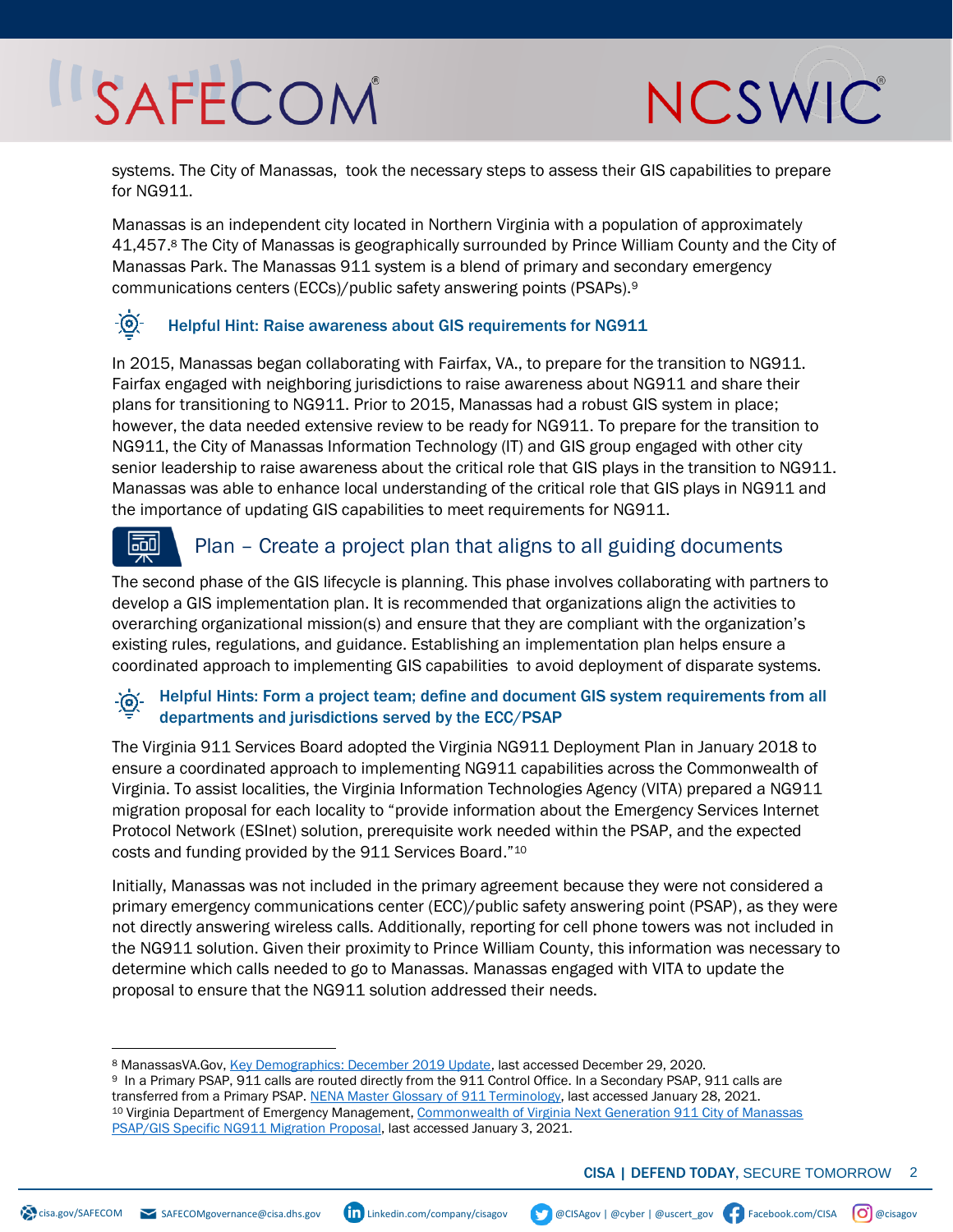## NCSWIC

#### <u>-@-</u> Helpful Hint: Establish a strong and transparent governance structure

Establishing a strong and transparent governance structure is critical to implementing and maintaining a GIS system. Gathering GIS data, including road centerlines, address points, provisioning boundaries, service boundaries, and ECC/PSAP boundaries, requires close collaboration across state, local, tribal, and territorial stakeholders. Formalized governance structures establish common goals and provide a foundation for collaboration, planning, and operations among stakeholders.<sup>11</sup>

Manassas participates in a strong governance structure inclusive of state, regional, and local partners. Manassas collaborates closely with neighboring jurisdictions, such as Prince William County and Manassas Park and is considering establishment of a formal agreement to ensure continuity. At the regional level, Manassas is a member of the Northern Virginia GIS Managers group. The group established a formal agreement to outline their mission and purpose. It provides members with an opportunity to collaborate and address any challenges related to GIS throughout the region. Manassas is also a member of the Metropolitan Washington Council of Governments (COG). Through COG, IT managers established memorandums of understanding (MOUs) outlining how members will collaborate and share data for NG911.<sup>12</sup>

### Procure – Procure GIS resources

The third phase of the GIS lifecycle is procurement. During this phase, organizations collaborate with partners to identify GIS system requirements. Organizations may develop a request for proposal (RFP) to select a vendor for providing GIS capabilities. Alternatively, organizations may look to procure GIS capabilities through a state GIS office (if applicable) or by establishing intergovernmental agreements with a major city to expand their current GIS services.

#### <u>-@1</u> Helpful Hint: Assess staffing needs

In 2017, Fairfax County awarded a contract for their ESInet solution. <sup>13</sup> Localities had the option to select the Fairfax contract or choose another provider. Manassas reviewed the contract to ensure it met their needs and signed on to the Fairfax agreement in 2019.

In order to prepare for upgrading their GIS capabilities for NG911, Manassas took into consideration staffing needs. Manassas hired an additional staff member to support NG911 transition efforts. The staff member updated and validated Manassas's GIS datasets. Over the past five years, Manassas made significant progress to ensure they met the necessary requirements for NG911. Manassas staff continue regular maintenance to keep their GIS system up-to-date with NG911 connectivity and data models as a primary focus.

### Implement – Incorporate data management strategies that establish provisioning boundaries

The fourth phase of the GIS lifecycle is implementation. During this phase, the ECC/PSAP, GIS department, vendors, and all other partners continue to work together closely to execute the

<sup>11</sup> CISA[, National Emergency Communications Plan \(NECP\),](https://www.cisa.gov/sites/default/files/publications/19_0924_CISA_ECD-NECP-2019_0.pdf) last accessed February 9, 2020.

<sup>12</sup> [Metropolitan Washington Council of Governments,](https://www.mwcog.org/) last accessed February 10, 2021.

<sup>13</sup> [Fairfax County, Virginia,](https://www.fairfaxcounty.gov/cregister/ContractDetails.aspx?contractNumber=4400007825) Contract Details - Contract Register - Fairfax County, Virginia, last accessed February 10, 2021.